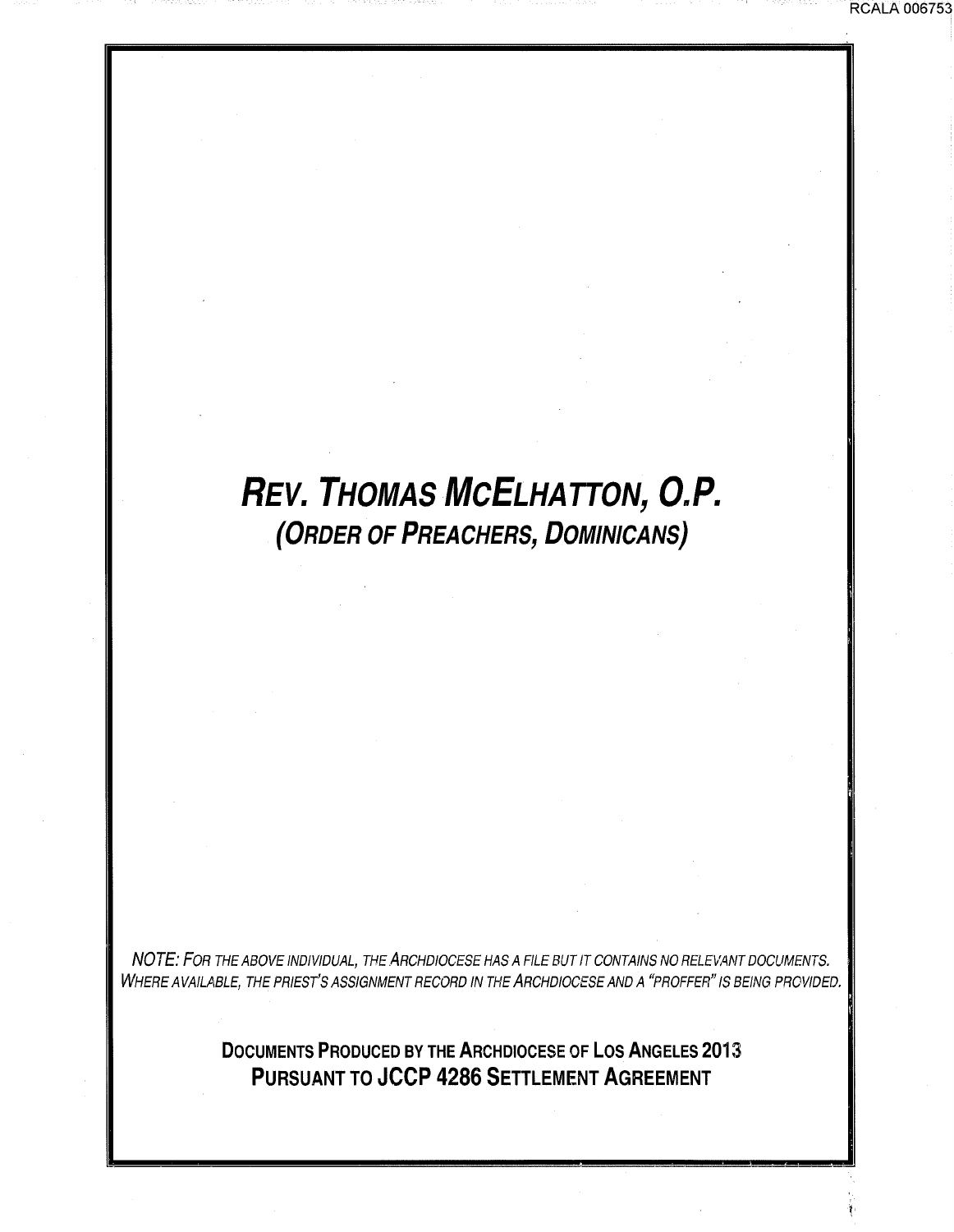## Vicar for Clergy Database

Clergy Assignment Record (Detailed)

## Thomas H McEihatton, O.P.

RCALA 006754

| Current Primary Assignment                             |                     |                       |          |
|--------------------------------------------------------|---------------------|-----------------------|----------|
| <b>Birth Date</b>                                      |                     |                       | Age:     |
| <b>Birth Place</b>                                     |                     |                       | Deanery: |
| Diaconate Ordination                                   |                     |                       |          |
| Priesthood Ordination                                  |                     |                       |          |
| Diocese Name                                           |                     |                       |          |
| Date of Incardination                                  |                     |                       |          |
| Religious Community                                    | Dominican Friars    |                       |          |
| Ritual Ascription                                      |                     |                       |          |
| Ministry Status                                        | Deceased            |                       |          |
| Canon State                                            | Relig. Order Priest | Incard Process $\Box$ |          |
| Begin Pension Date                                     |                     |                       |          |
| Seminary                                               |                     |                       |          |
| Ethnicity                                              |                     |                       |          |
| <b>Fingerprint Verification and Safeguard Training</b> |                     |                       |          |
| Date Background Check                                  |                     |                       |          |
| Virtus Training Date                                   |                     |                       |          |

## -------·"·········· ----- Assignment History

| Assignment                                                                                                                                            |            | <b>Beginning Date Completion Date</b> |
|-------------------------------------------------------------------------------------------------------------------------------------------------------|------------|---------------------------------------|
| Deceased                                                                                                                                              | 10/10/1965 |                                       |
| Left Archdiocese                                                                                                                                      | 4/8/1964   | 10/9/1965                             |
| St. Dominic Catholic Church, Los Angeles Pastor, Active Service                                                                                       | 11/5/1957  | 4/7/1964                              |
| St. Thomas Aquinas College, Santa Paula Superior, Active Service, At St.<br>Thomas Acquinas Institute, Los Angeles. Index card shows prior service at | 12/9/1955  | 11/4/1957                             |

Thomas Acquinas Institute, Los Angeles. Index card shows prior service at St. Dominic, Los Angeles, and leaving of Archdiocese, but no assignment, status, or date information.